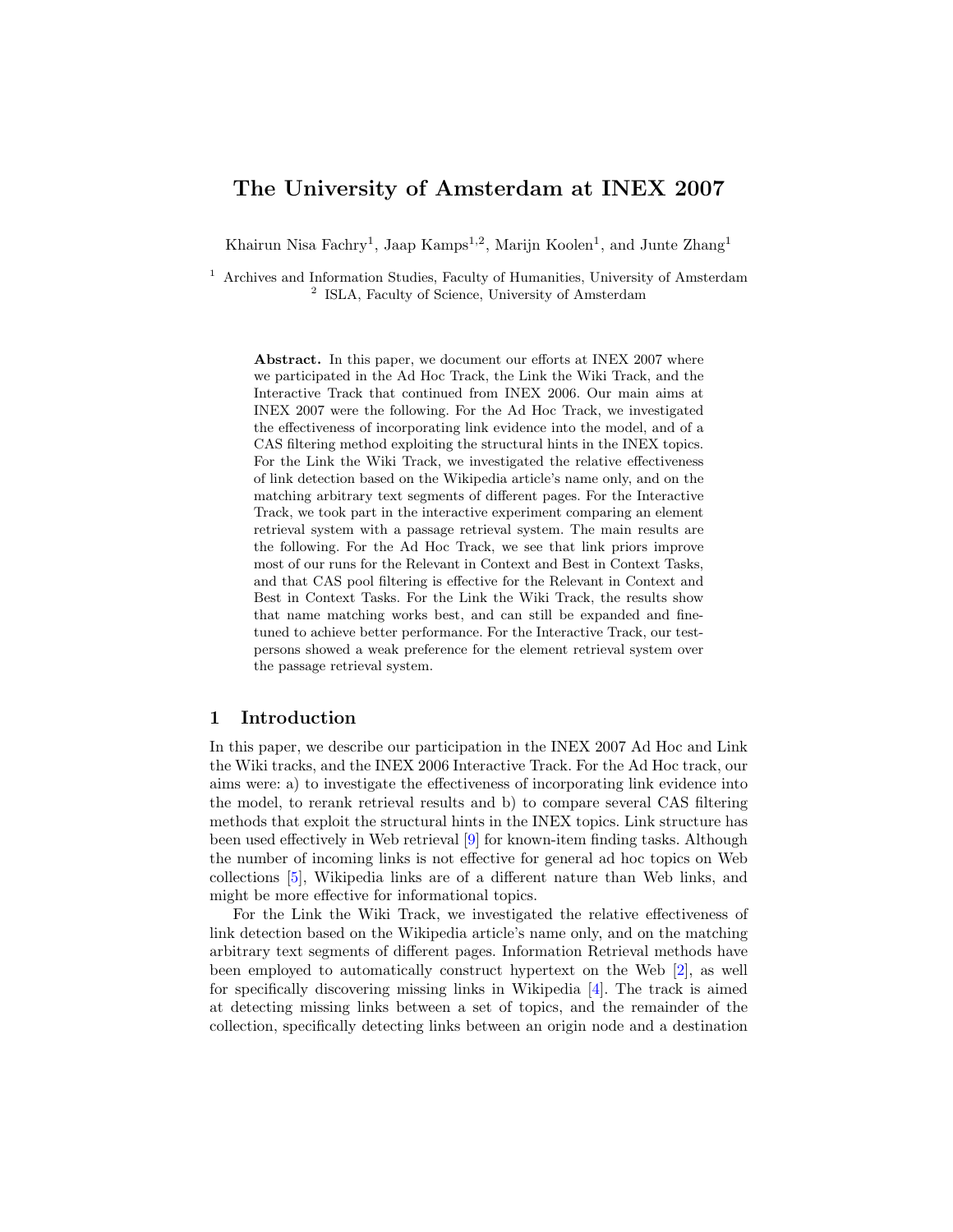<span id="page-1-1"></span>Table 1. Relevant passage statistics

|                                | Statistics      |                      |
|--------------------------------|-----------------|----------------------|
| Description                    |                 | 2006 2007            |
| $# \t{ topics}$                | 114             | 99                   |
| $#$ articles with relevance    |                 | $ 5,648 \quad 6,042$ |
| $#$ relevant passages          |                 | 9,083 10,818         |
| mean length relevant passage   | $ 1.090\rangle$ | 944                  |
| median length relevant passage | 297             | 272                  |

node. To detect whether two nodes are implicitly connected, it is necessary to search the Wikipedia pages for some text segments that both nodes share.

For the Interactive Track, we took part in the interactive experiment comparing an element retrieval system with a passage retrieval system. Trotman and Geva [\[16\]](#page-14-4) argued that, since INEX relevance assessments are not bound to XML element boundaries, retrieval systems should also not be bound to XML element boundaries. Their implicit assumption is that a system returning passages is at least as effective and useful as a system returning XML elements. Since the document structure may have additional use beyond retrieval effectiveness, think for example of browsing through a result article using a table of contents, the INEX 2006 Interactive Track set up concerted experiment compare an element retrieval system to a passage retrieval system [\[11\]](#page-14-5). The element retrieval system returns element of varying granularity based on the hierarchical document structure and passage retrieval returns non-overlapping passages derived by splitting the document linearly. The INEX 2006 Interactive Track run well into INEX 2007, so we report our findings here.

The rest of the paper is organized as follows. First, Section [2](#page-1-0) describes our retrieval approach. Then, in Section [3,](#page-4-0) we report the results for the Ad Hoc Track: the Focused Task in Section [3.1;](#page-4-1) the Relevant in Context Task in Section [3.2;](#page-5-0) and the Best in Context Task in Section [3.3.](#page-6-0) Followed by Section [4](#page-7-0) detailing our approach and results for the INEX 2007 Link the Wiki Track. In Section [5](#page-11-0) we discuss our INEX 2006 Interactive Track experiments. Finally, in Section [6,](#page-13-0) we discuss our findings and draw some conclusions.

### <span id="page-1-0"></span>2 Experimental Setup

#### 2.1 Collection, Topics, and Relevance Judgments

The document collection is based on the English Wikipedia [\[17\]](#page-14-6). The collection has been converted from the wiki-syntax to an XML format [\[3\]](#page-14-7). The XML collection has more than 650,000 documents and over 50,000,000 elements using 1,241 different tag names. However, of these, 779 tags occur only once, and only 120 of them occur more than 10 times in the entire collection. On average, documents have almost 80 elements, with an average depth of 4.82.

There have been 130 topics selected for the INEX 2007 Ad Hoc track, which are numbered 414-543. Table [1](#page-1-1) shows some statistics on this years assessments.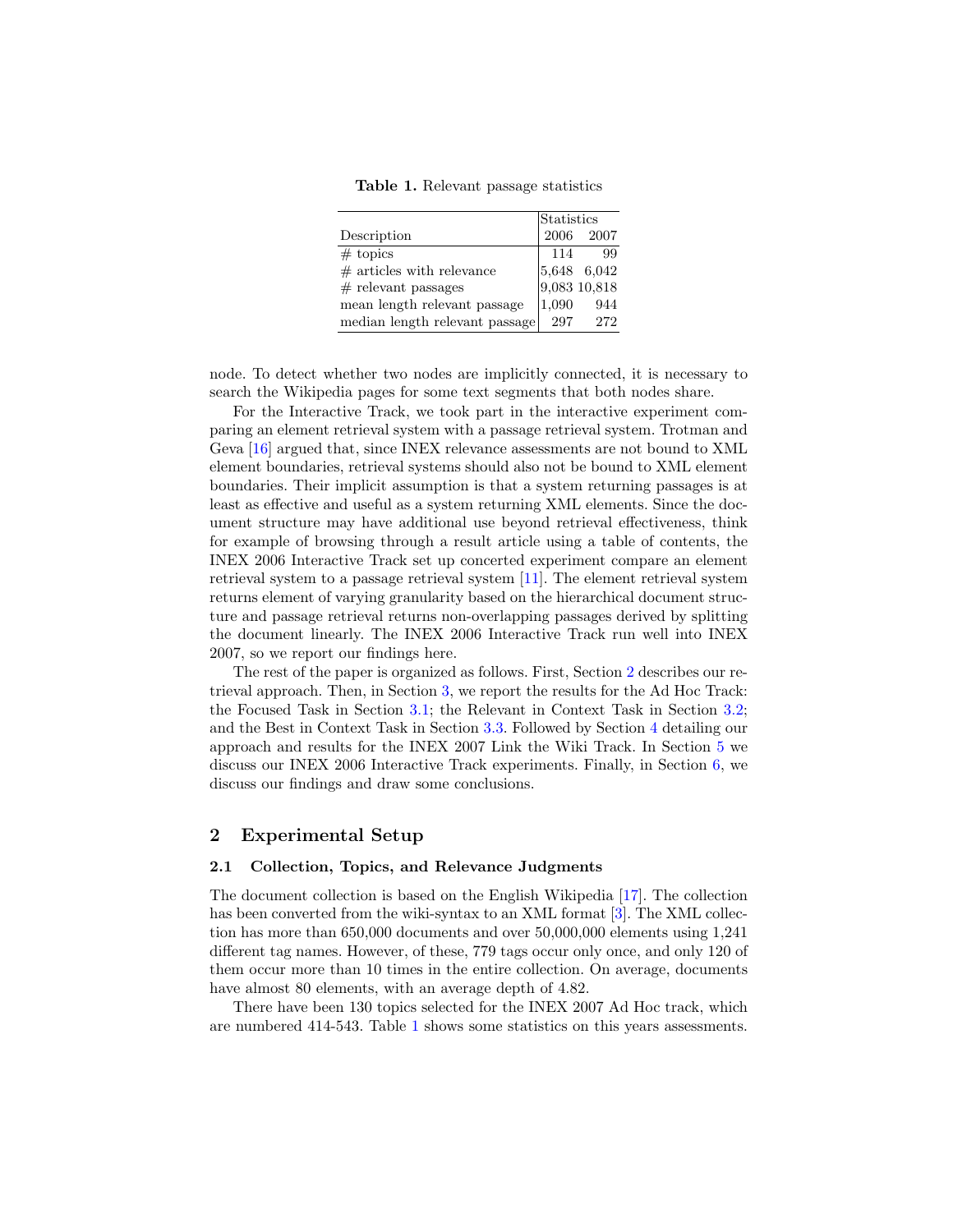We have included the numbers from last years assessments for comparison. The number of relevant articles and passages is slightly higher than last year, while the number of assessed topics is lower. Last year, 114 topics were assessed, with 49.54 relevant articles and 79.68 relevant passages per topic. This year, 99 topics were assessed, with 60.48 relevant articles and 108.39 relevant passages per topic. The average number of relevant passages per relevant articles is 1.61 for the 2006 topics and 1.79 for the 2007 topics. On the other hand, the size of the relevant passages this year has decreased compared to last year. Both average (948) and median (272) size (in character length) are lower than last year (1,090 and 297 respectively).

#### 2.2 Indexing

Our indexing approach is based on our earlier work [\[8,](#page-14-8) [13,](#page-14-9) [14,](#page-14-10) [15\]](#page-14-11).

- Element index : Our main index contains all retrievable elements, where we index all textual content of the element including the textual content of their descendants. This results in the "traditional" overlapping element index in the same way as we have done in the previous years [\[14\]](#page-14-10).
- Contain index : We built an index based on frequently retrieved elements. Studying the distribution of retrieved elements, we found that the  $\texttt{particle}$ , <body>, <section>, <p>, <normallist>, <item>, <row> and <caption> elements are the most frequently retrieved elements. Other frequently retrieved elements are <collectionlink>, <outsidelink> and <unknownlink> elements. However, since these links contain only a few terms at most, and say more about the relevance of another page, we didn't add them to the index.
- Article index : We also build an index containing all full-text articles (i.e., all wikipages) as is standard in IR.

For all indexes, stop-words were removed, but no morphological normalization such as stemming was applied. Queries are processed similar to the documents, we use either the CO query or the CAS query, and remove query operators (if present) from the CO query and the about-functions in the CAS query.

#### 2.3 Retrieval Model

Our retrieval system is based on the Lucene engine with a number of home-grown extensions [\[7,](#page-14-12) [10\]](#page-14-13).

For the Ad Hoc Track, we use a language model where the score for a element  $e$  given a query  $q$  is calculated as:

$$
P(e|q) = P(e) \cdot P(q|e)
$$
\n<sup>(1)</sup>

where  $P(q|e)$  can be viewed as a query generation process—what is the chance that the query is derived from this element—and  $P(e)$  an element prior that provides an elegant way to incorporate link evidence and other query independent evidence [\[6,](#page-14-14) [9\]](#page-14-0).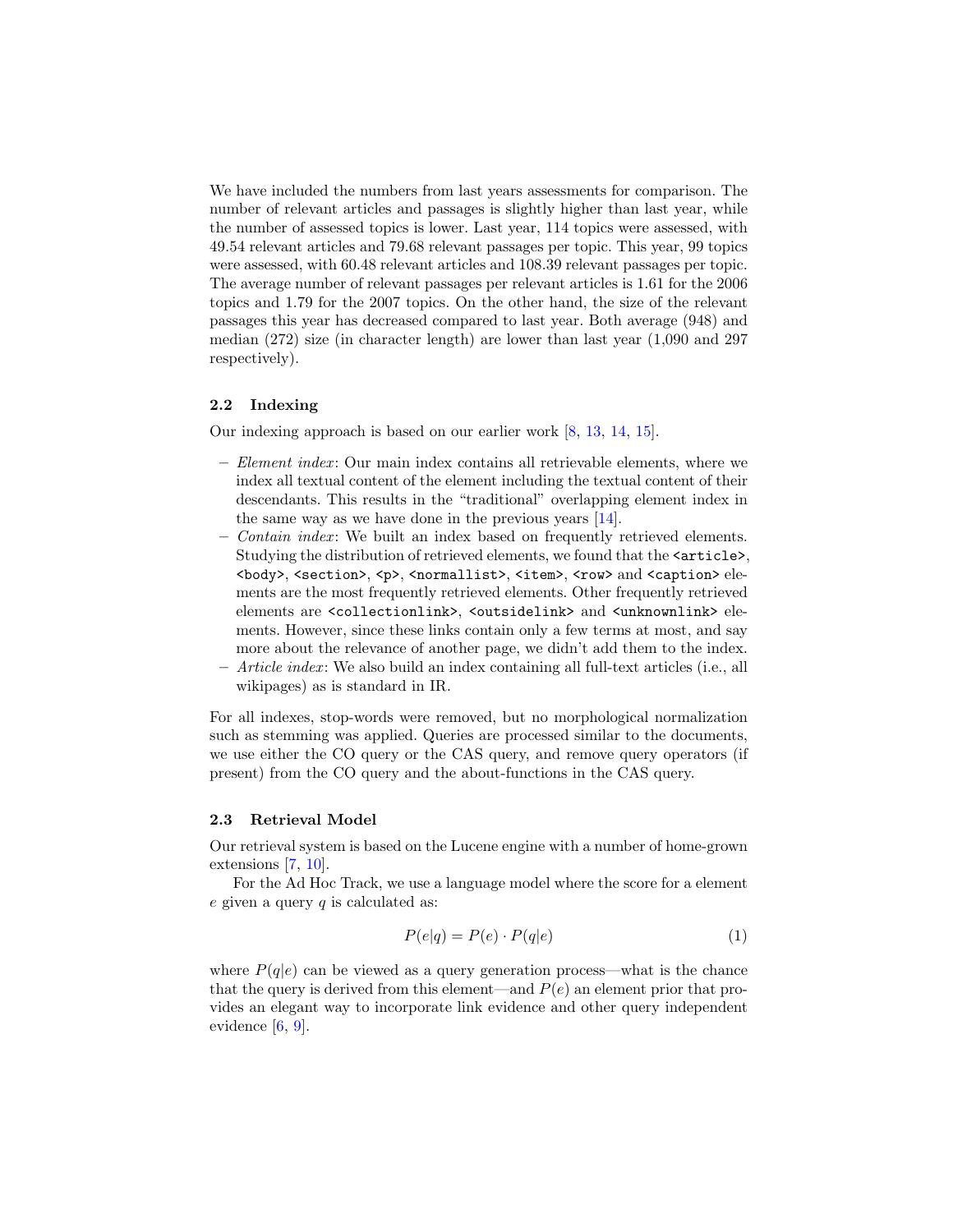We estimate  $P(q|e)$  using Jelinek-Mercer smoothing against the whole collection, i.e., for a collection  $D$ , element  $e$  and query  $q$ :

$$
P(q|e) = \prod_{t \in q} ((1 - \lambda) \cdot P(t|D) + \lambda \cdot P(t|e)), \qquad (2)
$$

where  $P(t|e) = \frac{\text{freq}(t,e)}{|e|}$  and  $P(t|D) = \frac{\text{freq}(t,D)}{\sum_{e' \in D} |e|}$  $\frac{\operatorname{eq}(t,D)}{e'\in D}$ .

Finally, we assign a prior probability to an element e relative to its length in the following manner:

$$
P(e) = \frac{|e|^{\beta}}{\sum_{e} |e|^{\beta}},\tag{3}
$$

where  $|e|$  is the size of an element e. The  $\beta$  parameter introduces a length bias which is proportional to the element length with  $\beta = 1$  (the default setting). For a more thorough description of our retrieval approach we refer to [\[15\]](#page-14-11). For comprehensive experiments on the earlier INEX data, see [\[12\]](#page-14-15).

For our Link the Wiki Track runs, we use a vector-space retrieval model. Our vector space model is the default similarity measure in Lucene [\[10\]](#page-14-13), i.e., for a collection  $D$ , document  $d$  and query  $q$ :

$$
sim(q,d) = \sum_{t \in q} \frac{tf_{t,q} \cdot id_{ft}}{norm_q} \cdot \frac{tf_{t,d} \cdot id_{ft}}{norm_d} \cdot coord_{q,d} \cdot weight_t,
$$
\n(4)

where  $tf_{t,X} = \sqrt{\text{freq}(t,X)}$ ;  $idf_t = 1 + \log \frac{|D|}{\text{freq}(t,D)}$ ;  $norm_q = \sqrt{\sum_{t \in q} tf_{t,q} \cdot idf_t^2}$ ; norm<sub>d</sub> =  $\sqrt{|d|}$ ; and coord<sub>q,d</sub> =  $\frac{|q \cap d|}{|d|}$  $\frac{q|q|}{|q|}$ .

#### 2.4 Link Evidence as Document Priors

One of our aims for the Ad Hoc Track this year was to investigate the effectiveness of using link evidence as an indicator of relevance. We have chosen to use the link evidence priors to rerank the retrieved elements, instead of incorporating it directly into the retrieval model.

In the official runs, we have only looked at the number of incoming links (indegree) per article. Incoming links can only be considered at the article level, hence we apply all the priors at the article level, i.e., all the retrieved elements from the same article are multiplied with the same prior score. We experimented with *global* indegree, i.e., the number of incoming links from the entire collection, and local indegree, i.e., the number of incoming links from within the subset of articles retrieved for one topic. Although we tried global and local indegree scores separately as priors, we limit our discussion to a weighted combination of the two degrees, as this gave the best results when we tested on the 2006 topics. We compute the link degree prior  $P_{\text{LocGlob}}(d)$  for an article d as:

$$
P_{\text{LocGlob}}(d) \propto 1 + \frac{\text{Local}_{\ln}(d)}{1 + \text{Global}_{\ln}(d)}
$$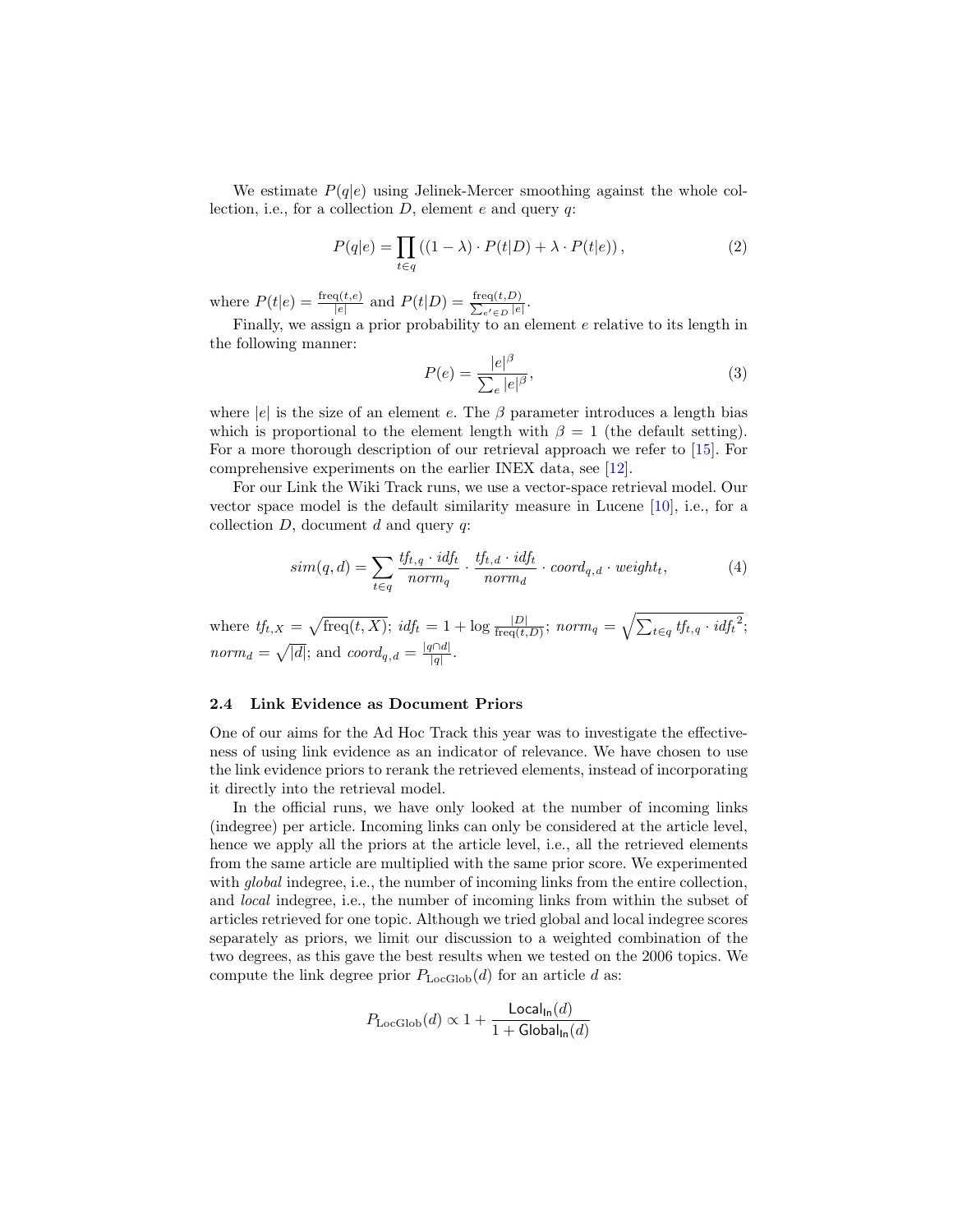Since the local indegree of an article is at most equal to the global indegree (when all the articles pointing to it are in the subset of retrieved articles),  $P_{\text{LocGlob}}(d)$ is a number between 1 and 2. This is a much more conservative prior than using the indegree, local or global, directly. We will, for convenience, refer to the link evidence as prior, even though we do not actually transform it into a probability distribution. Note that we can turn any prior into a probability distribution by multiplying it with a constant factor  $\frac{1}{\Sigma_{d\in D} prior(d)}$ , leading to the same ranking.

# <span id="page-4-0"></span>3 Ad Hoc Retrieval Results

This year, there was no official Thorough task. The remaining tasks were the same as last year: Focused, Relevant in Context and Best in Context. For the Focused Task, no overlapping elements may be returned. For the Relevant in Context Task, all retrieved elements must be grouped per article, and for the Best in Context Task only one element or article offset may be returned indicating the best point to start reading. However, since both our indexes contain overlapping elements, the initials runs might contain overlapping results.

To get CAS runs, we use a filter over the CO runs, using the pool of target elements of all topics. If a tag  $X$  is a target element for a given topic, we treat it as target element for all topics. We pool the target element tags of all topics, resulting in the following tags (by decreasing frequency):  $\langle$  article>,  $\langle$  section>,  $\langle$  figure>,  $\langle$   $\rangle$ ,  $\langle$  image>,  $\langle$  title>, and  $\langle$  body>. Then, we filter out all other elements from the results list of each topic. In other words, a retrieved element is only retained in the list if it is a target element for at least one of the topics.

We used the following runs Thorough runs as base runs for the various tasks.

- inex07\_contain\_beta1\_thorough\_cl a standard *contain* index run, with  $\beta = 1$  and  $\lambda = 0.15$ .
- inex07 contain beta1 thorough clp 10000 cl like the previous run, but reranked over all 10,000 results using the conservative link prior.
- $-$  inex07\_contain\_beta1\_thorough\_c1\_pool\_filter a  $\mathrm{CAS}$  version of the standard run, where only the pool of target elements are retained.
- inex07 contain beta1 thorough clp 10000 cl pool filter a CAS version of the conservatively reranked run.
- inex07\_element\_beta1\_thorough\_clp\_10000\_cl a standard element index run, reranked using the conservative link prior.
- inex07 element beta1 thorough clp 10000 cl pool filter the CAS version of the previous run.

#### <span id="page-4-1"></span>3.1 Focused Task

To ensure the Focused run has no overlap, it is post-processed by a straightforward list-based removal strategy. We traverse the list top-down, and simply remove any element that is an ancestor or descendant of an element seen earlier in the list. For example, if the first result from an article is the article itself, we will not include any further element from this article.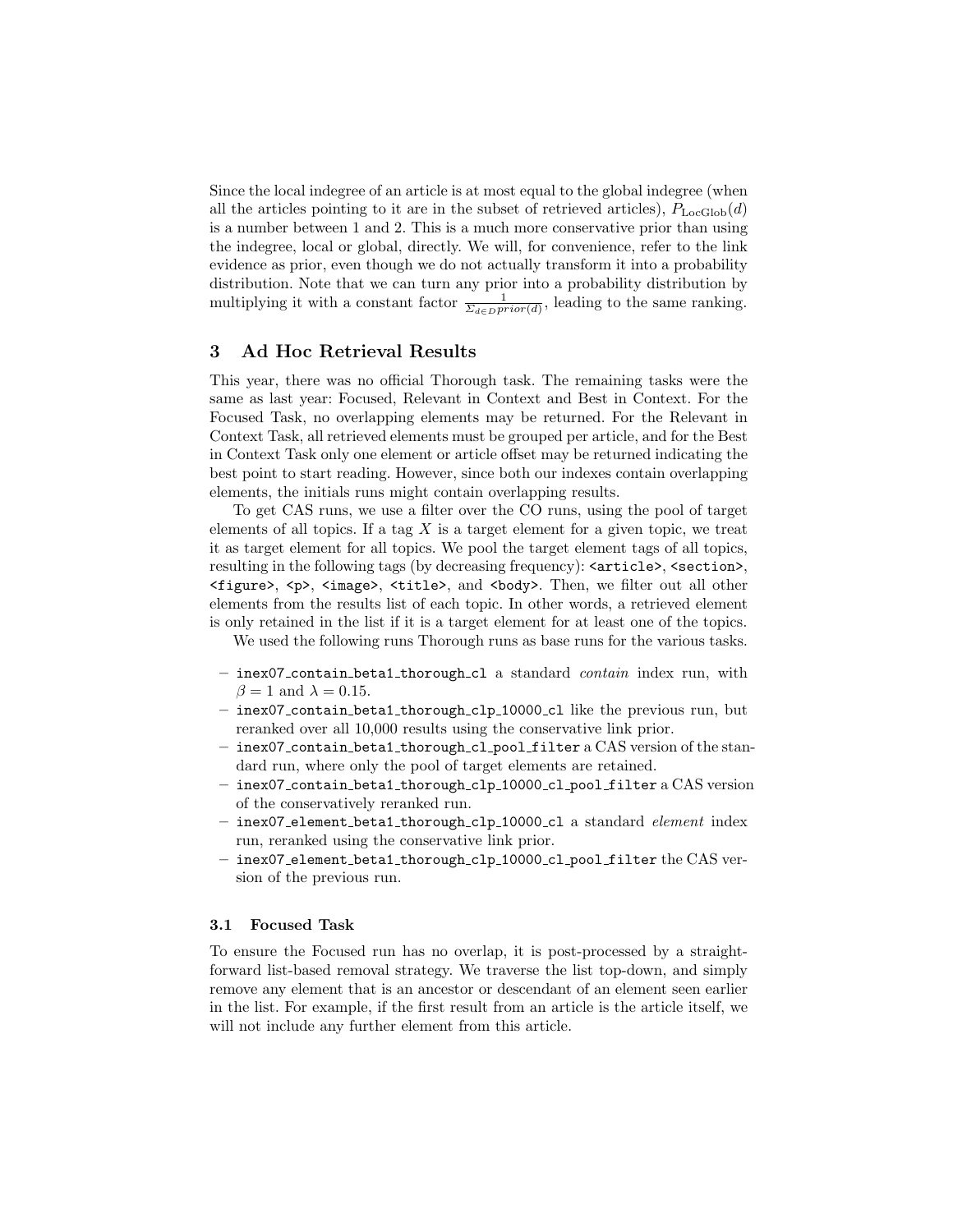<span id="page-5-1"></span>Table 2. Results for the Ad Hoc Track Focused Task (runs in emphatic are no official submissions)

| Run                                                |               | $ iP[0.00]$ $iP[0.01]$ $iP[0.05]$ $iP[0.10]$ MAiP |  |
|----------------------------------------------------|---------------|---------------------------------------------------|--|
| $element\_beta\_focused$                           |               | 0.4662 0.4126 0.3837 0.3621 0.2621                |  |
| $element\_beta\_focused\_cas\_pool\_filter$        |               | 0.4409 0.4029 0.3676 0.3476 0.2544                |  |
| element_beta1_focused_clp_10000_cl                 |               |                                                   |  |
| element_beta1_focused_clp_10000_cl_cas_pool_filter |               | 0.4261 0.3723 0.3108 0.2771 0.1210                |  |
| contain_beta1_focused_cl                           |               | 0.4505 0.3837 0.3201 0.2959 0.1324                |  |
| contain_beta1_focused_cl_cas_pool_filter           |               | 0.4230 0.3779 0.3181 0.2885 0.1302                |  |
| contain_beta1_focused_clp_10000_cl                 | 0.4493 0.3865 | $0.3224$ $0.2957$ $0.1352$                        |  |
| contain_beta1_focused_clp_10000_cl_cas_pool_filter |               | $0.4225$ $0.3787$ $0.3201$ $0.2872$ $0.1325$      |  |

Table [2](#page-5-1) shows the results for the Focused Task. The element run scores higher than the *contain* run on all measures, which might be explained by the many smaller elements in the *element* index. The <collectionlink> element is by far the most frequently retrieved element throughout the result list. Since these elements contain only a few words, they add little to recall, but all relevant <collectionlink> elements are completely relevant, thus leading to high precision scores.

The CAS filter has a negative effect on the scores, for both the element and contain runs. The pool of target elements is very small. The only elements that are mentioned as target elements in this years CAS topics are  $\langle$ article>, <body>, <section>, <p>, <figure>, <image> and <title>. Clearly, some relevant elements are removed by the filter. Also on the link prior runs, the CAS filter has a negative effect.

The link evidence helps in boosting relevant elements to the top ranks for the element run, leading to an improvement of early precision  $(iP[0.00])$ , but further down the list, precision drops rapidly. For the *contain* run, link evidence has a very small positive effect for  $iP[0.01]$ ,  $iP[0.05]$  and MAiP. The link prior has a clustering effect, pushing elements with a low retrieval score but with a high link indegree above elements with a higher retrieval score but a lower link indegree. The top ranked elements are often from articles with a lot of relevance, thus lower scoring elements from the same article have a high probability of containing relevance as well, leading to an improvement in early precision. But for articles with little relevance, this clustering effect might have a negative effect, since the high scoring elements of such articles contain most of the relevance and pushing up low scoring elements from those articles hurts precision.

#### <span id="page-5-0"></span>3.2 Relevant in Context Task

For the Relevant in Context task, we use the Focused runs and cluster all elements belonging to the same article together, and order the article clusters by the highest scoring element. Table [3](#page-6-1) shows the results for the Relevant in Context Task. Again, the standard element run scores better than the standard contain run. If we look at the different cut-offs, we see that the difference between the two runs becomes smaller. However, the *element* run also has a higher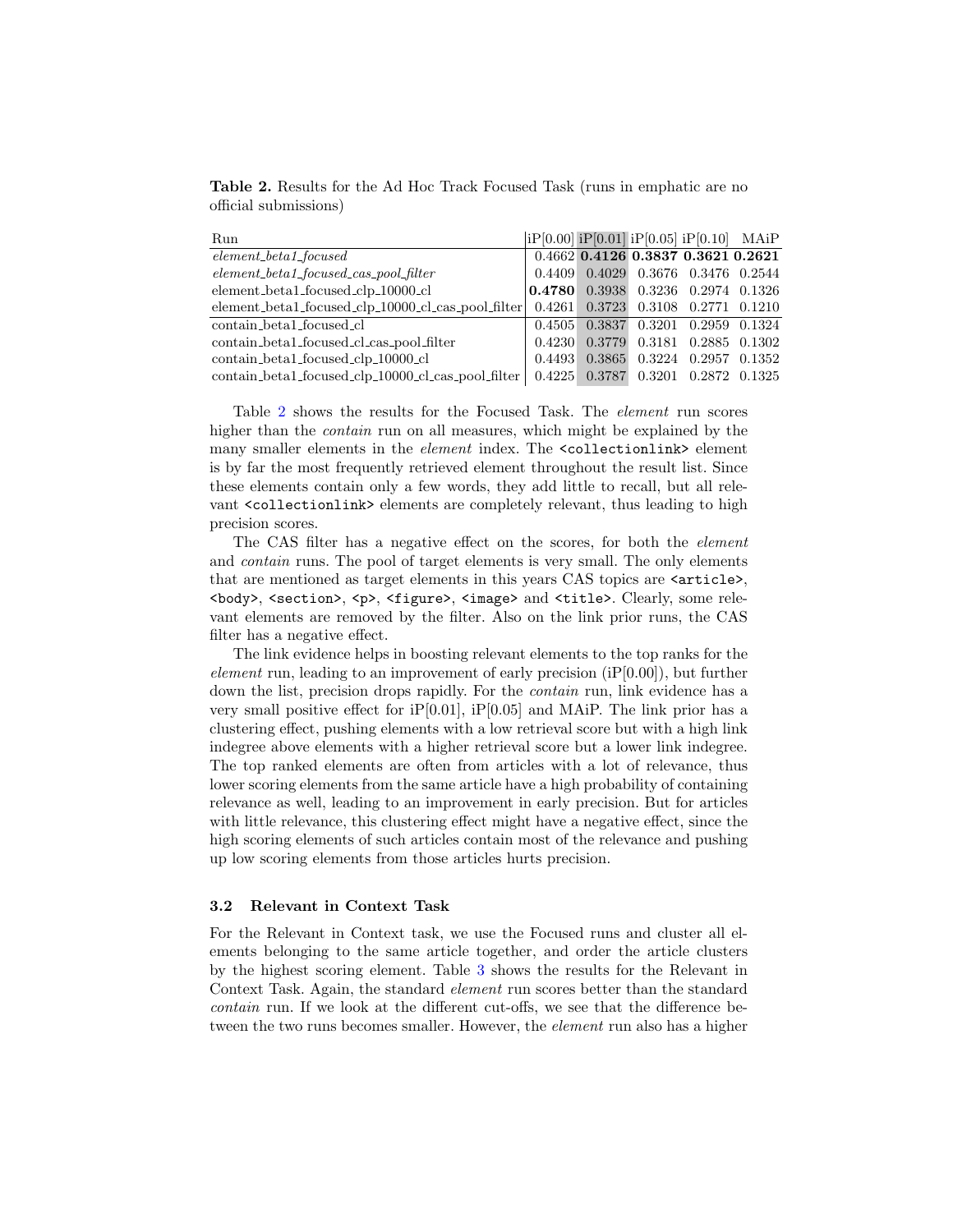<span id="page-6-1"></span>Table 3. Results for the Ad Hoc Track Relevant in Context Task (runs in emphatic are no official submissions)

| Run                                                                                           |  |                                    | $gP[5]$ $gP[10]$ $gP[25]$ $gP[50]$ $MAgP$    |
|-----------------------------------------------------------------------------------------------|--|------------------------------------|----------------------------------------------|
| $element\_beta\_ric\_hse$                                                                     |  |                                    | 0.2009 0.1775 0.1282 0.0951 0.0905           |
| $element\_beta\_ric\_hse\_cas\_pool\_filter$                                                  |  |                                    | 0.22270.17840.13660.10520.1003               |
| element_beta1_clp_10000_cl_ric_hse                                                            |  |                                    | 0.1808 0.1508 0.1104 0.0811 0.0831           |
| element_beta1_clp_10000_cl_cas_pool_filter_ric_hse $\vert$ 0.1704 0.1373 0.1000 0.0766 0.0761 |  |                                    |                                              |
| contain_beta1_cl_ric_hse                                                                      |  |                                    | 0.1696 0.1440 0.1036 0.0822 0.0805           |
| contain_beta1_cl_cas_pool_filter_ric_hse                                                      |  |                                    | $0.1665$ $0.1370$ $0.1059$ $0.0801$ $0.0805$ |
| contain_beta1_clp_10000_cl_ric_hse                                                            |  | 0.1732 0.1487 0.1086 0.0831 0.0860 |                                              |
| contain_beta1_clp_10000_cl_cas_pool_filter_ric_hse   0.1683 0.1459 0.1069 0.0820 0.0846       |  |                                    |                                              |

<span id="page-6-2"></span>Table 4. Results for the Ad Hoc Track Best in Context Task (runs in emphatic are no official submissions)

| Run                                                                                   | $gP[5]$ $gP[10]$ $gP[25]$ $gP[50]$ MAgP      |  |  |
|---------------------------------------------------------------------------------------|----------------------------------------------|--|--|
| $element\_beta\_bic\_hse$                                                             | 0.2727 0.2623 0.2016 0.1601 0.1598           |  |  |
| $element\_beta\_cas\_pool\_filter\_bic\_hse$                                          | 0.3124 0.2749 0.2093 0.1647 0.1623           |  |  |
| element_beta1_clp_10000_cl_bic_hse                                                    | $0.3029$ $0.2690$ $0.2111$ $0.1645$ $0.1561$ |  |  |
| element_beta1_clp_10000_cl_cas_pool_filter_bic_hse                                    | 0.3192 0.2662 0.2026 0.1606 0.1456           |  |  |
| contain_beta1_cl_bic_hse                                                              | $0.2643$ $0.2552$ $0.1913$ $0.1537$ $0.1553$ |  |  |
| contain_beta1_cl_cas_pool_filter_bic_hse                                              | 0.3289 0.2807 0.2129 0.1647 0.1618           |  |  |
| contain_beta1_clp_10000_cl_bic_hse                                                    | $0.2816$ $0.2694$ $0.2123$ $0.1667$ $0.1684$ |  |  |
| contain_beta1_clp_10000_cl_cas_pool_filter_bic_hse 0.3311 0.2906 0.2266 0.1775 0.1736 |                                              |  |  |

MAgP score. This might be the effect of the length prior. Without the length prior, the element run would consist of many really small elements, which would give low recall. By adding a length prior, much larger elements, like <article>, <body> and <section> receive a higher score and give higher recall. However, some <collectionlink> elements still receive a high score, indicating that they contain many of the query terms, and can add to recall without losing precision.

For the CAS filter and link prior, we see the following. The CAS filter is effective for the standard element run, but not for the contain run. For the element run, the link prior has a negative effect, while on the contain run, it has a positive effect. The CAS filter is also not effective for the link prior runs.

#### <span id="page-6-0"></span>3.3 Best in Context Task

The aim of the Best in Context task is to return a single result per article, which gives best access to the relevant elements. Table [4](#page-6-2) shows the results for the Best in Context Task. Of the two base runs, the element run scores better on all measures. This is not surprising when looking at the results for the previously described tasks. The element scores consistently better in both the Focused and Relevant in Context tasks, although here the differences are smaller.

For the CAS filter and link prior, we see the following. The pool filter is especially effective for early precision. Where the link prior is effective for the first 50 ranks on both runs, it improves MAgP for the contain run, but hurts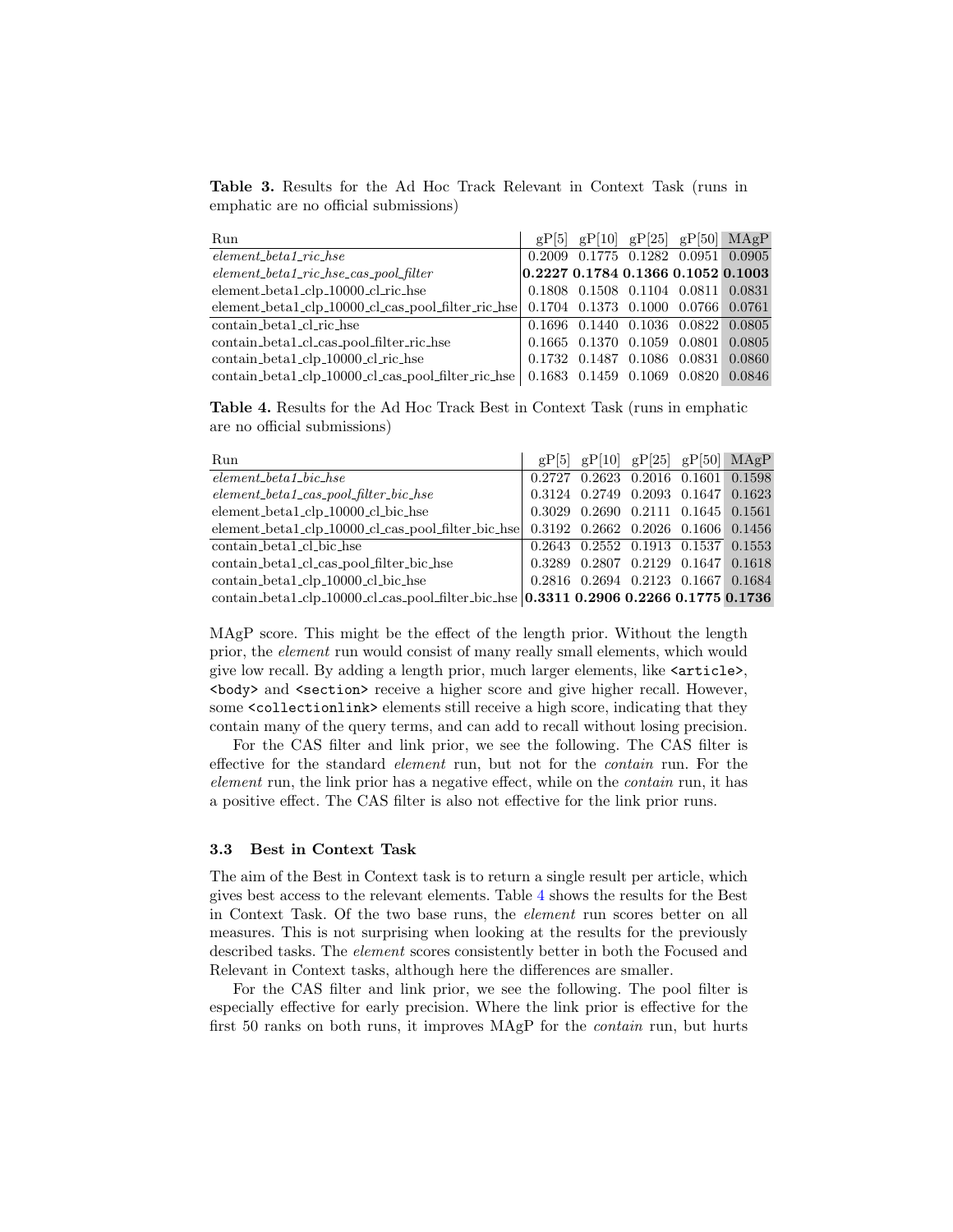MAgP for the *element* run. The combination of the pool filter and the link prior is less effective than the filter or link prior separately for the element run. For the contain run, the combination is more effective than the separate methods, and even outperforms the element runs.

# <span id="page-7-0"></span>4 Link the Wiki Track

In this section, we discuss our participation in the Link The Wiki (LTW) track. LTW is aimed at detecting missing links between a set of topics, and the remainder of the collection, specifically detecting links between an origin node and a destination node. Existing links in origin nodes were removed from the 90 topics, in this case whole Wikipedia articles, and the task was to detect these links again and find the correct destination node. This year we submitted five official runs to the LTW Track, and one post-submission run. We describe our approach, our results based on the official qrels, and an analysis of the errors.

#### 4.1 Approach

Information Retrieval methods have been employed to automatically construct hypertext on the Web [\[1,](#page-14-16) [2\]](#page-14-2), as well for specifically discovering missing links in Wikipedia [\[4\]](#page-14-3). To detect whether two nodes are implicitly connected, it is necessary to search the Wikipedia pages for some text segments that both nodes share. Usually it is only one specific and extract string [\[1\]](#page-14-16). Our approach is mostly based on this assumption, where we defined one text segment as a single line, and a string that both nodes share is a relevant substring. A substring of a string  $T = t_1 \dots t_n$  is a string  $\hat{T} = t_{i+1} \dots t_{m+i}$ , where  $0 \leq i$  and  $m + i \leq n$ . Only relevant substrings of at least 3 characters length are considered in our approach.

We adopt a *breadth*  $m$ –depth n technique for automatic text structuring for identifying candidate anchors and text node, i.e. a fixed number of documents accepted in response to a query and fixed number of iterative searches by looking at the similarity. This similarity can be evaluated in two dimensions: global similarity between an origin node and destination node where the whole document is used, and local similarity where only text segments are compared pairwise. The local similarity is used as a precision filter. To evaluate the global similarity between an orphan page and a target page, we used Lucene's Vector Space Model on an article index (see Section [2\)](#page-1-0).

Global Similarity We focus on the global similarity by collecting a set of similar or related pages using the set of topics. We search in the collection by retrieving the top 100 similar documents by using the whole document as a query against the index of the Wikipedia collection without the topic files, but filtering with the English Snowball stopwords list for efficiency reasons. We also retrieved the top 100 similar documents for a topic by using top  $N$ terms derived from a language model as query.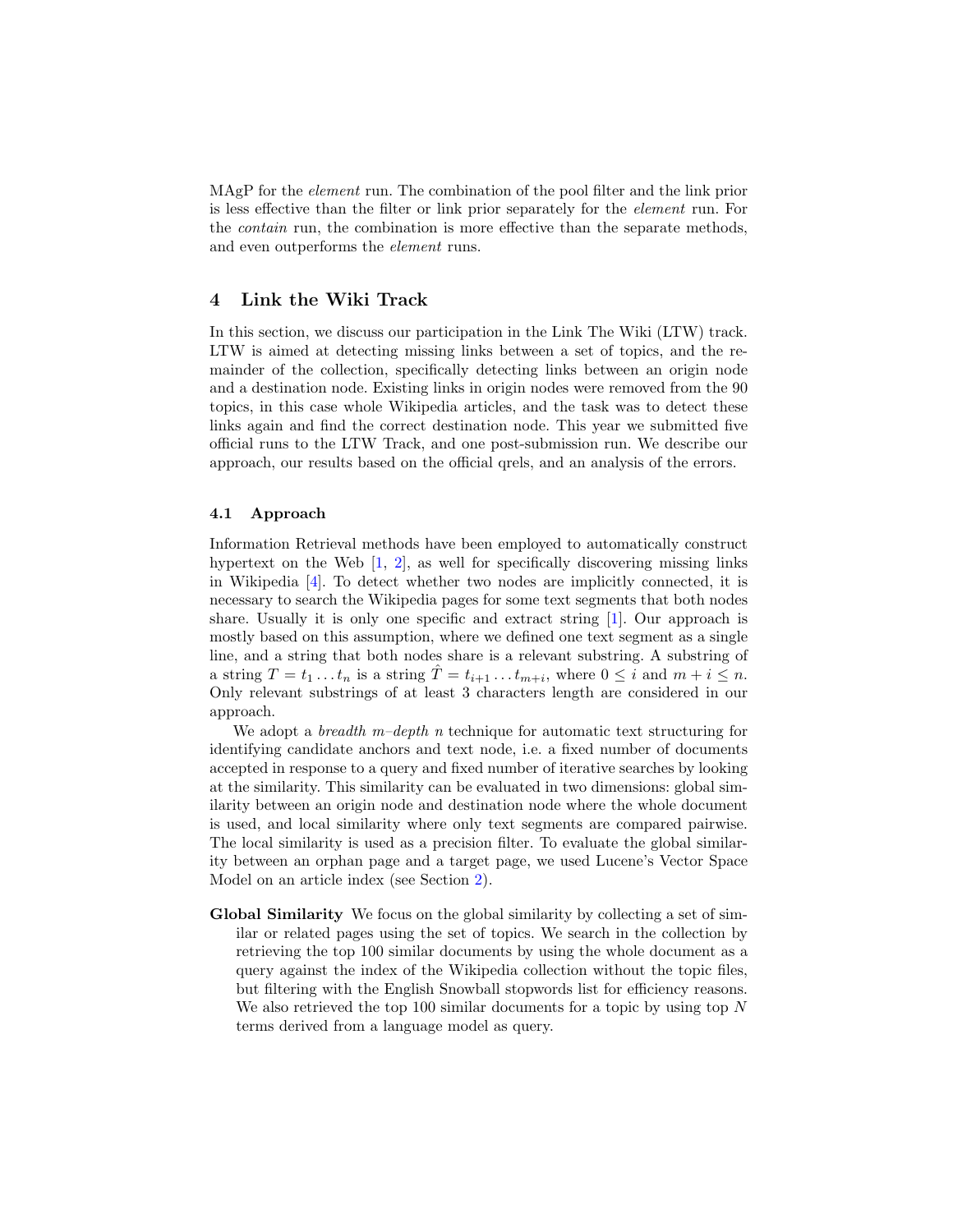Local Similarity We search on the local level with text segments. Normalized (lower case, removal of punctuation trailing spaces) lines are matched with string processing. At the same time we parse the XML and keep track of the absolute path for each text node and calculate the starting and end position of the identified anchor text. For all our official runs, we blindly select the first instance of a matching line, and continue with the next line so an anchor text can only have one link.

The INEX LTW Track focuses on structural links, which have an anchor and refers to the Best Entry Point of another page. Our Best Entry Points are paths to the closest located elements that contain substrings which match with the specified anchor text, thus the deepest node. Anchors are identified with the element path and the offset. The LTW task consists of identifying outgoing and incoming links between the 90 topics and existing Wikipedia pages. We have not focused on local links within the topics.

- Incoming Links This type of link consists of a specified XPath expression (anchor) from destination nodes in the target pages to the Best Entry Point (origin node) of one of the related 90 topics. Incoming links are detected by top-down processing the relevant related pages, and for each page iteratively do (partial) line-matching with all lines of that file with the lines of the topic.
- Outgoing Links A link from an anchor in the topic file to the Best Entry Point of existing related pages. We iterate over all lines of the topic file, and (partially) match the lines top-down with candidate target files until a link has been detected for that line.

In the current Wikipedia, links only point directly to entire articles, thus the beginning or name of the page. The run LTW01 is based on this observation. In this run, we extract for each topic the title enclosed with the  $\langle$ NAME $\rangle$  tag with a regular expression and match that title with (substrings of) lines in the target files to identify incoming links. To retrieve outgoing links, we extract the names of the 100 target pages and iteratively match those titles with each line (substring) of the topic file until a link has been detected or if none has been found in the file. For run LTW01 the 100 related target files are retrieved for each topic by using that full topic as query.

The runs LTW02, LTW03, and LTW04 are based on identifying the local similarity between text segments with exact line matching, effectively only accepting a local similarity of 100% to improve precision. The purpose of these runs was to test the effect of the global similarity between documents on link detection using the full topic as query by building a Vector Space Model and the top N most relevant terms derived from a language model. The top 100 target files was selected for each of the 90 topics. For run LTW03 we used the full topic (excluding Snowball stopwords) as query. The top 10 terms is selected as query for run LTW03 and the top 25 for run LTW04.

The run LTW07 was completely experimental, where we explored the use of the Longest Common Substring (LCSS) and WordNet as anchor text expansion. The  $LCSS$  between string S and string T is the longest substring that occurs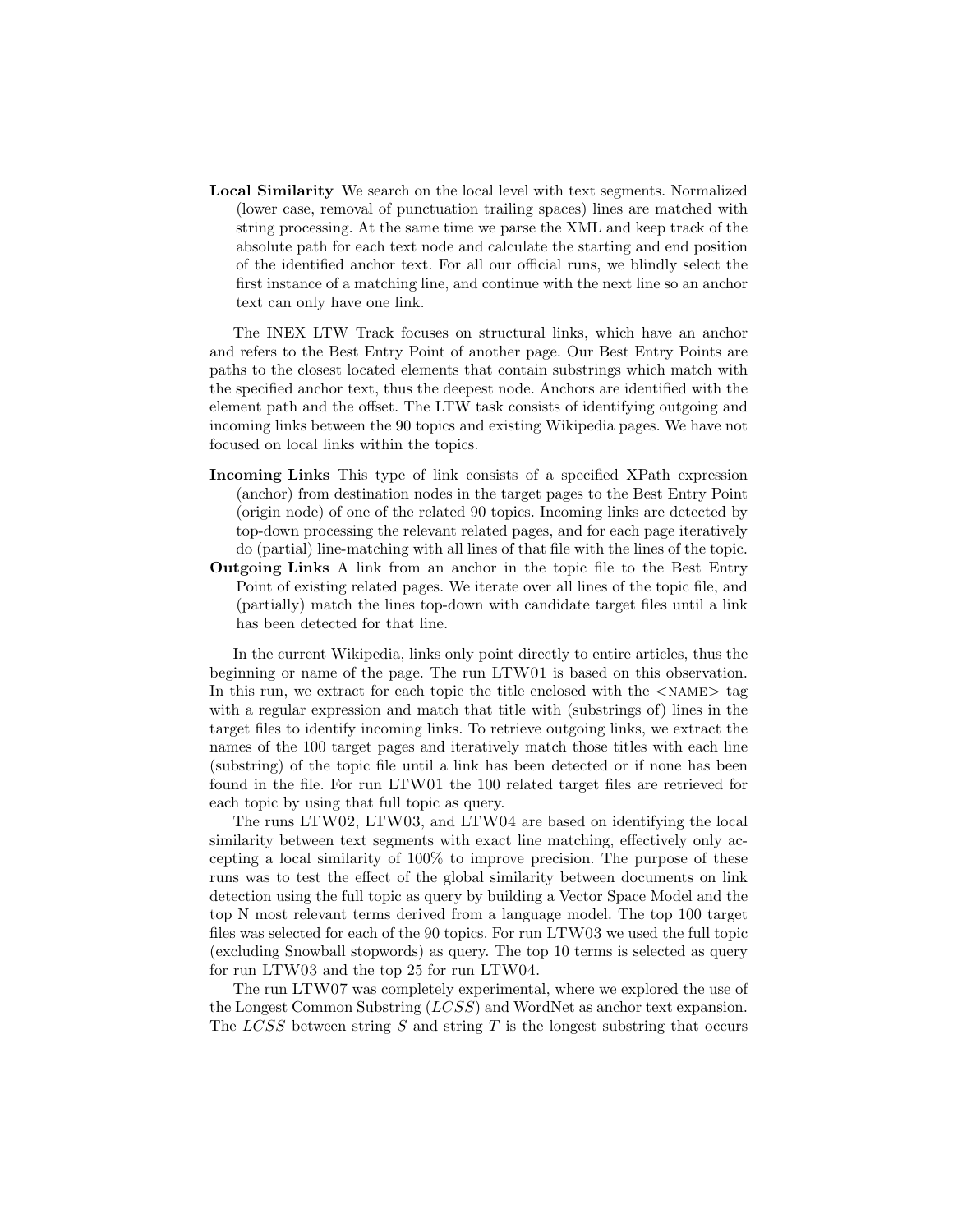Table 5. Results Link The Wiki: Number of Links and Time

<span id="page-9-0"></span>

| Run            | $\bar{x}$ Incoming $\bar{x}$ Outgoing Time (s) |       |              |
|----------------|------------------------------------------------|-------|--------------|
| LTW01          | 86.1                                           |       | 43.8 169,225 |
| LTW02          | 273.6                                          |       | 90.0 340,473 |
| LTW03          | 243.1                                          |       | 83.9 154,732 |
| LTW04          | 280.1                                          |       | 88.9 179,445 |
| LTW07          | 312.6                                          | 176.9 | 55,216       |
| $LTW03^\prime$ | 231.6                                          | 94.0  | 106,449      |

both in S and T denoted by  $LCSS(S,T)$ . The lengths and starting positions of the longest common substrings of  $S$  and  $T$  can be found with the help of a generalised suffix tree. We have built such a tree for each pair of lines. The longest common suffix  $(LCSuff)$  is computed as

$$
LCSuff(S_{1...i}, T_{1...j}) = \begin{cases} LCSuff(S_{1...i-1}, T_{1...j-1}) + 1 & \text{if } S[i] = T[j] \\ 0 & \text{otherwise} \end{cases}
$$
(5)

The longest common substrings of  $S$  and  $T$  must be the maximal of these longest common suffixes of possible prefixes.

$$
LCSS(S,T) = \max_{1 \le i \le m, 1 \le j \le n} LCSuff(S_{1..i}, T_{1..j})
$$
(6)

We also expect that anchor texts do not always exactly match with the (sub)string destination node as links can be associative. To deal with this problem, we used a Perl module that looks up synonyms for a candidate anchor text in the lexical database WordNet, thus switching to a semantically equivalent substring that is to be matched with potential destination nodes. Stopwords were filtered to avoid these being matched as the longest common substring and thus as an anchor text.

#### 4.2 Results

For the evaluation, only article-to-article links are considered in the scores. The threshold for the number of incoming and outgoing links was each set to 250 for each topic, however, for LTW02, LTW03, LTW04 and LTW07 that threshold was unintentionally set outside the line matching iteration of a target file. Table [5](#page-9-0) shows the mean of incoming and outgoing links. The time needed to generate the runs was also recorded. For all runs there were more incoming links than outgoing links. LTW07 was generated with the least time, but also had most number of links.

We show the scores for the runs in Table [6:](#page-10-0) (a) incoming links, (b) outgoing links, and (c) a combined score. The run LTW01 performed best overall, and LTW07 performed poorly. There is little difference between LTW02, LTW03, and LTW04. We have one post-submission  $LTW03'$ , which is the same as LTW03 but corrects the approach for incoming links set to reduce duplicated article-to-article links, and hence improves the result. However, the results show that restricting the partial line-matching to the names of Wikipedia pages performs best as expected.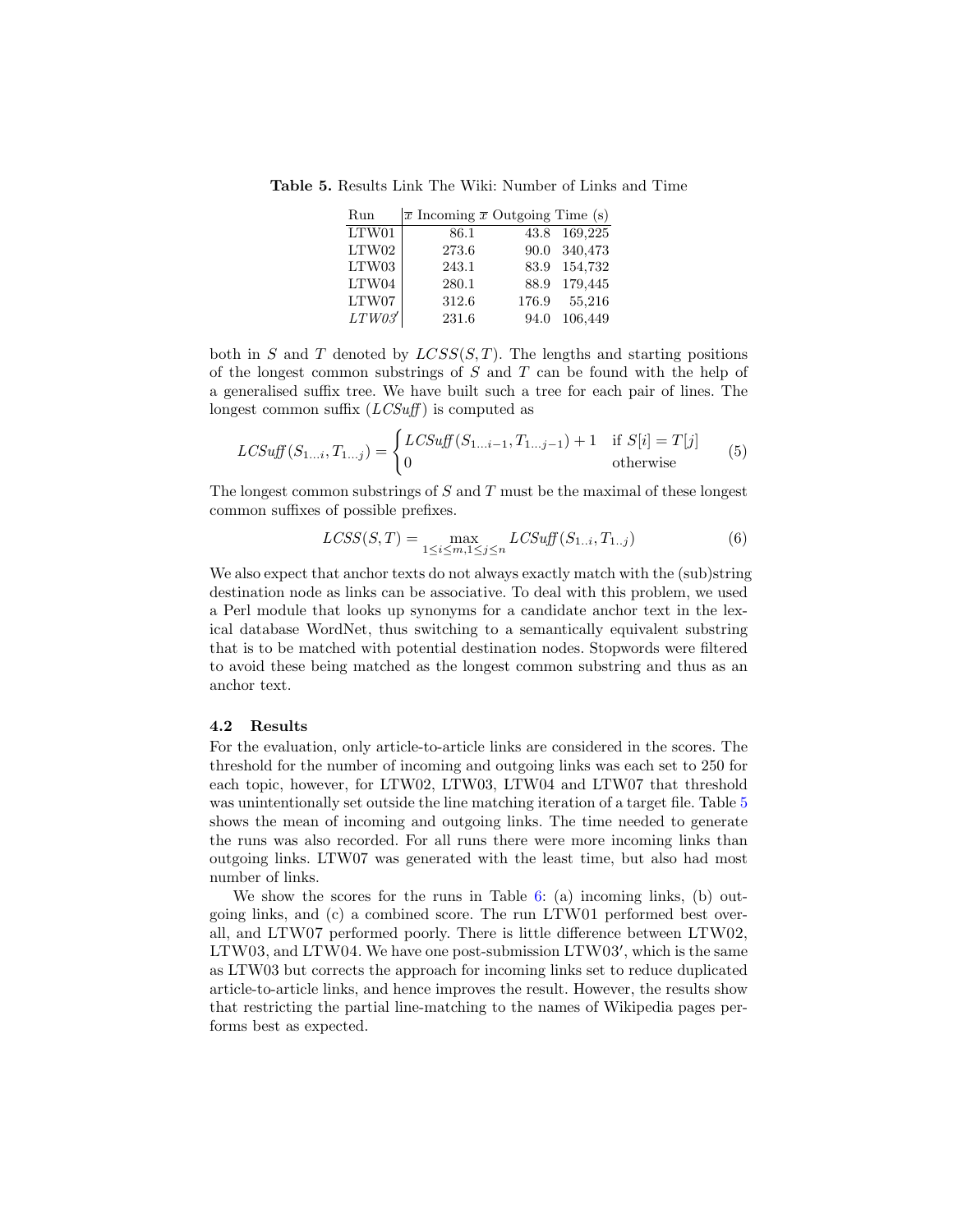#### Table 6. Results for the Link The Wiki Track

#### <span id="page-10-0"></span>(a) Incoming links

| Run                                                       | MAP R-Prec P5 P10 P20 P30 P50 |  |  |  |
|-----------------------------------------------------------|-------------------------------|--|--|--|
| LTW01 0.2264 0.2583 0.7022 0.6622 0.5767 0.5051 0.3920    |                               |  |  |  |
| LTW02 0.1085 0.1648 0.6600 0.5167 0.3267 0.2411 0.1571    |                               |  |  |  |
| LTW03 0.1096 0.1437 0.6222 0.5133 0.3644 0.2770 0.1827    |                               |  |  |  |
| LTW04 0.0927 0.1418 0.6400 0.4889 0.3317 0.2441 0.1591    |                               |  |  |  |
| LTW07 0.0039 0.0196 0.2378 0.1667 0.0883 0.0596 0.0358    |                               |  |  |  |
| $LTW03'$ 0.1282 0.1755 0.6867 0.5978 0.4667 0.3767 0.2591 |                               |  |  |  |

(b) Outgoing Links

| Run                                                     | MAP R-Prec P5 P10 P20 P30 P50 |  |  |  |
|---------------------------------------------------------|-------------------------------|--|--|--|
| LTW01 0.1377 0.1739 0.7844 0.6844 0.4844 0.3437 0.2073  |                               |  |  |  |
| LTW02 0.0803 0.1538 0.4667 0.4344 0.3517 0.2885 0.1958  |                               |  |  |  |
| LTW03 0.0733 0.1410 0.4778 0.4211 0.3472 0.2767 0.1789  |                               |  |  |  |
| LTW04 0.0806 0.1494 0.4978 0.4278 0.3517 0.2870 0.1882  |                               |  |  |  |
| LTW07 0.0671 0.1273 0.5000 0.4256 0.3206 0.2467 0.1500  |                               |  |  |  |
| LTW03' 0.0744 0.1467 0.4911 0.4122 0.3489 0.2867 0.1873 |                               |  |  |  |

|  |  |  |  |  | (c) Combined with F-Score | MAP R-Prec P5 P10 P20 P30 P50<br>LTW01 0.1712 0.2079 0.7411 0.6731 0.5265 0.4091 0.2712<br>LTW02 0.0924 0.1591 0.5467 0.4720 0.3387 0.2627 0.1743<br>LTW03 0.0878 0.1423 0.5405 0.4626 0.3556 0.2769 0.1808<br>LTW04 0.0862 0.1455 0.5600 0.4563 0.3414 0.2638 0.1724<br>LTW07 0.0075 0.0339 0.3223 0.2395 0.1385 0.0960 0.0578<br>LTW03' 0.0941 0.1598 0.5727 0.4879 0.3993 0.3256 0.2175 |
|--|--|--|--|--|---------------------------|--------------------------------------------------------------------------------------------------------------------------------------------------------------------------------------------------------------------------------------------------------------------------------------------------------------------------------------------------------------------------------------------|

# 4.3 Link the Wiki Track Findings

Our incoming links performed poorly. This year's evaluation is based on articleto-article links. We over-generated incoming links, while at the same time setting the threshold of incoming links at 250. Moreover, since we generated links as Best Entry Points into the target pages, we created too many duplicated article-toarticle links, which hurt our performance. The exact line-matching (LTW02, LTW03, LTW04) does not perform well. The post-submission run improved the incoming links, but the results are still not satisfactory.

Our assumption that pages that link to each other are related or similar in content may not necessarily hold, thus reducing the pool of relevant pages that can be linked. The granularity of text segments as lines could work well, however, more context may be required to properly detect the local similarity between two nodes. LTW07 was technically most complicated, and performed worst. The reason was that the local similarity matching was not discriminative enough, a candidate link was too easily accepted, and thus both incoming and outgoing links were over-generated.

In summary, the results show that of our different approaches to detect links, name matching works best, and that this run should be expanded and fine-tuned to achieve better performance.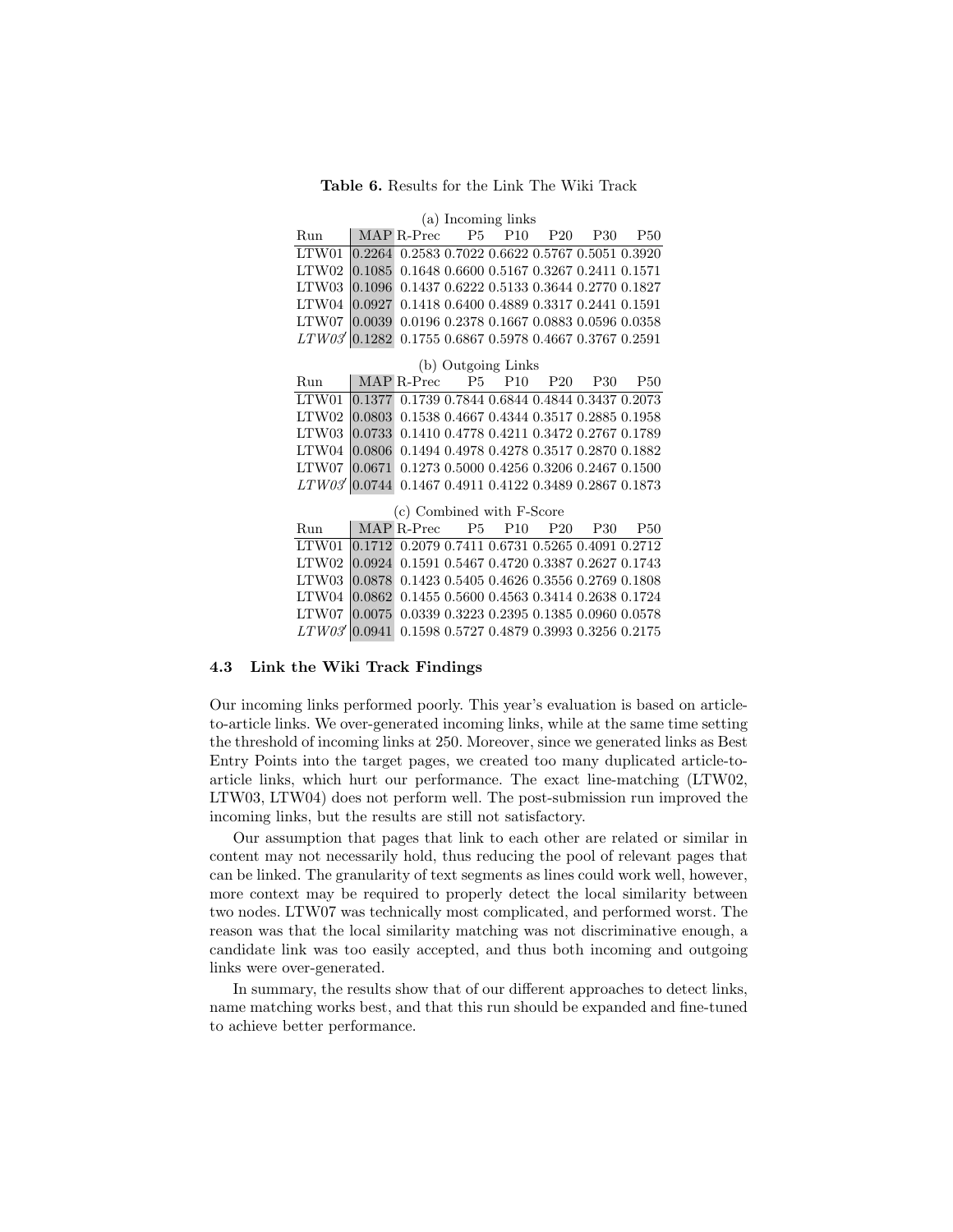<span id="page-11-1"></span>Table 7. Post-task questionnaire

- Q1 How would you rate this experience?
- (1=frustrating, 3=neutral, 5=pleasing)
- Q2 How would you rate the amount of time available to do this task?  $(1=$ much more needed,  $3=$ just right,  $5=$ a lot more than necessary)
- Q3 How certain are you that you completed the task correctly? (For Q3 until Q6, 1=not at all, 3=somewhat, 5=extremely)
- Q4 How easy was it to do the task?
- Q5 How satisfied are you with the information you found?
- Q6 To what extent did you find the presentation format (interface) useful?

### <span id="page-11-0"></span>5 Interactive Experiments

In this section, we discuss out interactive experiments of the INEX 2006 Interactive Track (which has run well into INEX 2007). For details about the track and set-up we refer to  $[11]$ . For the interactive track, we conducted an experiment where we took part in the concerted effort of Task A, in which we compare element and passage retrieval systems. We reported the result of the track based on the users responses on their searching experience and comparative evaluation on the element and passage retrieval systems. The element and passage retrieval systems evaluated are developed in a java-based retrieval system built within the Daffodil framework by the track organizers. The element retrieval system returns element of varying granularity based on the hierarchical document structure and passage retrieval returns non-overlapping passages derived by splitting the document linearly.

We participated in task A with nine test persons in which seven of them completed the experiment. Two persons failed to continue the experiment due to systems down time. Each test person worked with four simulated tasks in the Wikipedia collection. Two tasks were based on the element retrieval and the other two tasks were based on the passage retrieval. The track organizer provided a multi-faceted set of 12 tasks in which the test person can choose from. The 12 tasks consist of three task types (decision making, fact finding and information gathering) which further slit into two structural kinds (hierarchical and parallel). The experiment was conducted in accordance with the track guideline.

#### 5.1 Post Experiment Questionnaire

For each task, each test person filled in questionnaires before and after each tasks, and before and after the experiment, resulting in 70 completed questionnaires. Table [7](#page-11-1) shows the post task questionnaire. Table [8](#page-12-0) shows the responses for the post-task questionnaire. First, we look at the result for all tasks. We found that the test persons were positive regarding both systems. Next, we look at responses for the element and passage system, without considering the task types and structures. We found that the element system is rated higher in terms of the amount of time used  $(Q2)$ , certainty of completing the task  $(Q3)$ , easiness of task  $(Q4)$ , and satisfaction  $(Q5)$ . As for the experience rate  $(Q1)$  and the usefulness of presentation (Q6), the passage retrieval system is rated higher. The fact that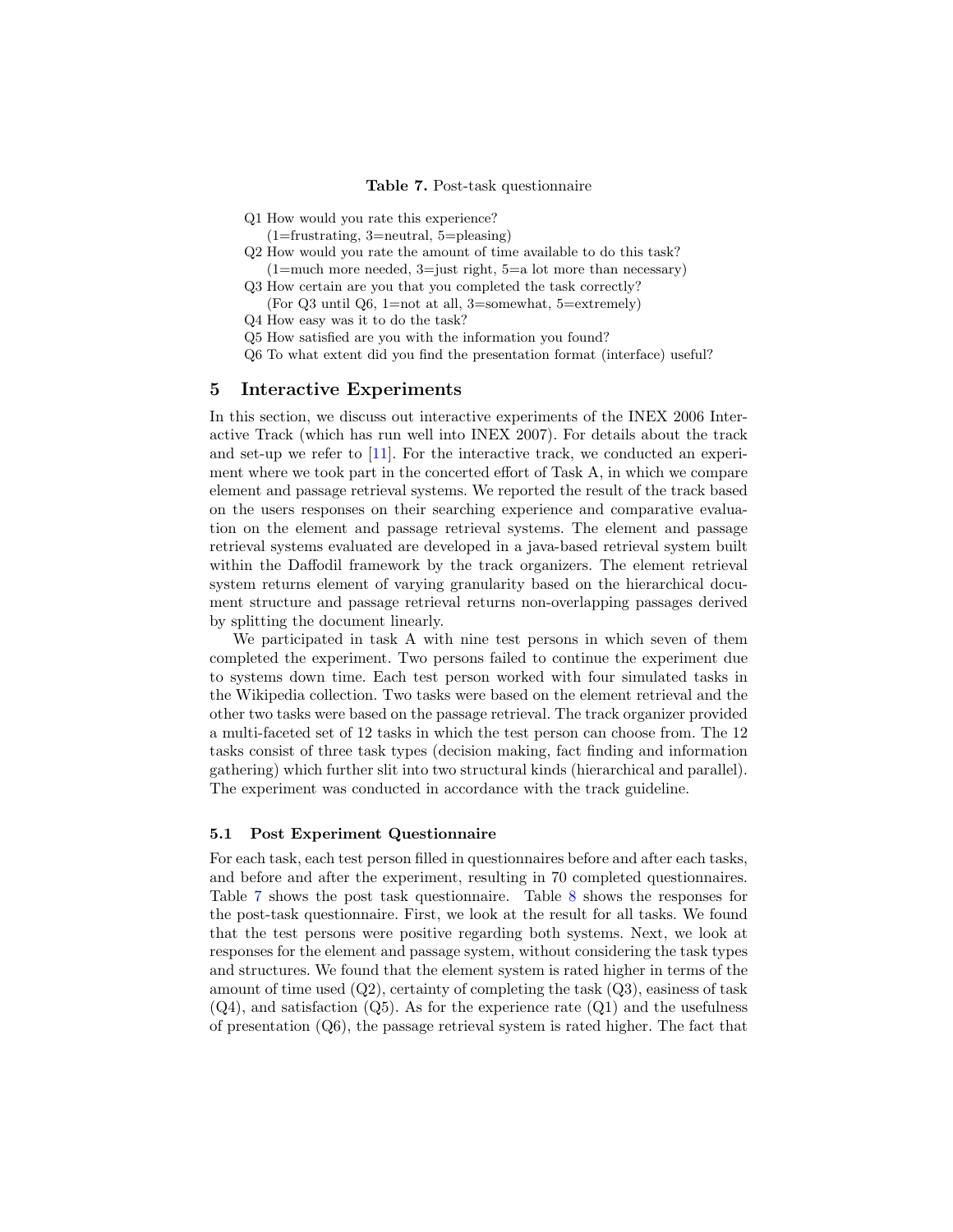<span id="page-12-0"></span>Table 8. Post-task responses on searching experience: mean scores and standard deviations (in brackets)

| $\Omega$ 1 | O2 | $\Omega$ 3 | $Q_{4}$ | O5. | Q6                                                                                |
|------------|----|------------|---------|-----|-----------------------------------------------------------------------------------|
|            |    |            |         |     | All tasks 3.11 (1.45) 3.63 (1.28) 3.30 (1.32) 3.30 (0.99) 3.33 (1.21) 3.48 (0.70) |
|            |    |            |         |     | Element 2.93 (1.44) 3.64 (1.22) 3.43 (1.22) 3.36 (1.01) 3.36 (1.22) 3.43 (0.76)   |
|            |    |            |         |     | Passage 3.31 (1.49) 3.62 (1.39) 3.15 (1.46) 3.23 (1.01) 3.31 (1.25) 3.54 (0.66)   |

<span id="page-12-1"></span>Table 9. Post-experiment responses on ease of use and learn: mean scores and standard deviations (in brackets)

|                            | Ease of learning | Ease of use |
|----------------------------|------------------|-------------|
| System 1: Element $4.29$   | (0.49)           | 4.14(0.38)  |
| System 2: Passage $ 3.86 $ | (0.90)           | 3.86(0.69)  |

element retrieval system is rated less pleasing then the passage retrieval while it is regarded as a more effective system (Q3, Q5) is rather surprising.

### 5.2 Post Experiment Questionnaire

After each completed task, the test persons filled in a post-experiment questionnaire. Table [9](#page-12-1) shows the responses to questions on ease of using, and easy of learning. The answer categories used a 5-point scale with  $1=$ not at all,  $3=$ somewhat, and 5=extremely. With respects to ease of learning and ease of use of the systems, we found out that the test persons gave higher scores to element system than to passage system.

We can see that there is a tendency to favor the element retrieval system. This also shown by the answers of the post experiment questionnaire where the users were more positive for the element retrieval system. Furthermore, we also asked the test persons opinion about what they like and dislike about the search systems. In both systems all of the test persons appreciated the table of content. The table of content was detailed enough and gave a good overview of the document. They also think that detailed information on the result list, links to other document, term and paragraph highlighting, and document back and forward functions helped them during searching tasks. Almost all of the test persons complain about the performance of the system. They also claim that the result list sometimes gave to many irrelevant documents. In comparison between the two systems, the element system seemed to give a more complete table of content compare to the passage system, resulting a better overview to see the relations between sections. Furthermore, the result list in the passage system seemed to give a poorer result in the result list and in some cases it missed the relevant document.

#### 5.3 Interactive Track Findings

From the result of the experiment, we mainly focus on the comparison of element and passage retrieval systems. Although the users appreciated both systems positively, there is a tendency that the users prefer the element retrieval system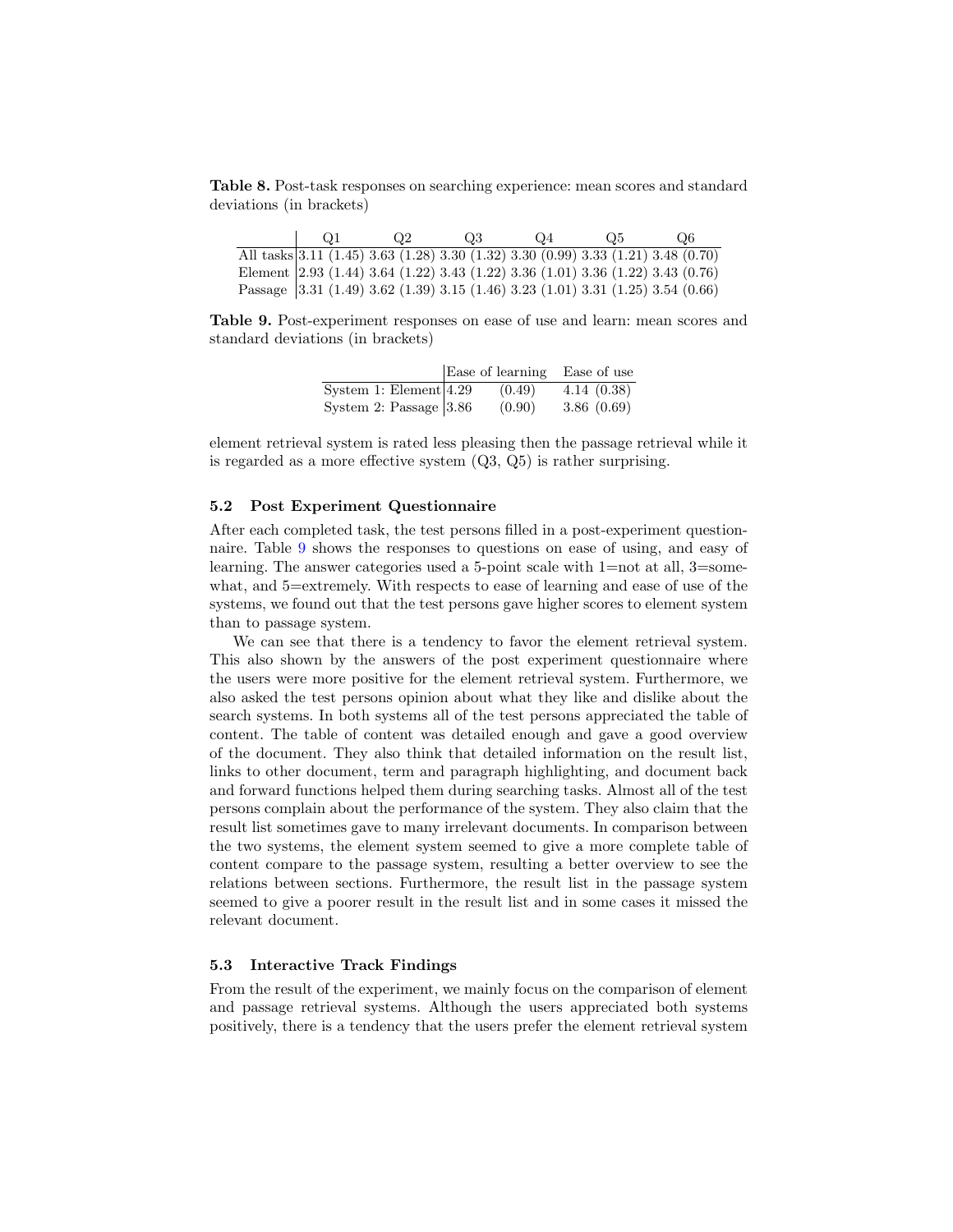to the passage retrieval system. From the user tasks questionnaires we discovered that the element retrieval is considered more effective then the passage retrieval system. Furthermore, from the post experiment questionnaires we found that element retrieval system seems to provider a clearer overview of the document. However, it is too early to conclude that element retrieval is better then passage retrieval on this experiment. Because our finding is based on a small user test that only involved seven test persons. Furthermore, the system performance was slow and we think that this might influence our result. Over the whole experiment, perhaps the most striking result is that none of the users find any striking difference between element and passage system. Several users did not even notice the differences at all. In addition, table of content was found the most useful feature of the system. The table of content for both element and passage retrieval were rated positively by the users. They argue that the content of table gave them a good overview of the document. The least appreciated feature of the system was related terms. From the comment we found out that the related terms did not help the users because they are too long and often off-topics.

### <span id="page-13-0"></span>6 Discussion and Conclusions

In this paper, we documented our efforts at INEX 2007 where we participated in the Ad hoc Track, the Link the Wiki Track, and the Interactive Track that continued from INEX 2006.

For the Ad Hoc Track, we investigated the effectiveness of incorporating link evidence into the model, and of a CAS filtering method exploiting the structural hints in the INEX topics. We found that link priors improve most of our runs for the Relevant in Context and Best in Context Tasks, and that CAS pool filtering is effective for the Relevant in Context and Best in Context Tasks.

For the Link the Wiki Track, we investigated the relative effectiveness of link detection based on the Wikipedia article's name only, and on the matching arbitrary text segments of different pages. Our results show that name matching works best, and can still be expanded and fine-tuned to achieve better performance. It is too early to conclude that more sophisticated approaches are ineffective, since the current evaluation was restricted to article-to-article links.

For the Interactive Track, we took part in the interactive experiment comparing an element retrieval system with a passage retrieval system. Our test-persons showed a weak preference for the element retrieval system over the passage retrieval system. Of course, our small study does not warrant a general conclusion on the usefulness of passage-based approaches in XML retrieval. The technique may still be immature, or the system's responsive may be improved.

Acknowledgments Jaap Kamps was supported by the Netherlands Organization for Scientific Research (NWO, grants # 612.066.302, 612.066.513, 639.072.601, and 640.001.501), and by the E.U.'s 6th FP for RTD (project MultiMATCH contract IST-033104). Marijn Koolen was supported by NWO under grant  $#$ 640.001.501. Khairun Nisa Fachry and Junte Zhang were supported by NWO under grant  $# 639.072.601.$